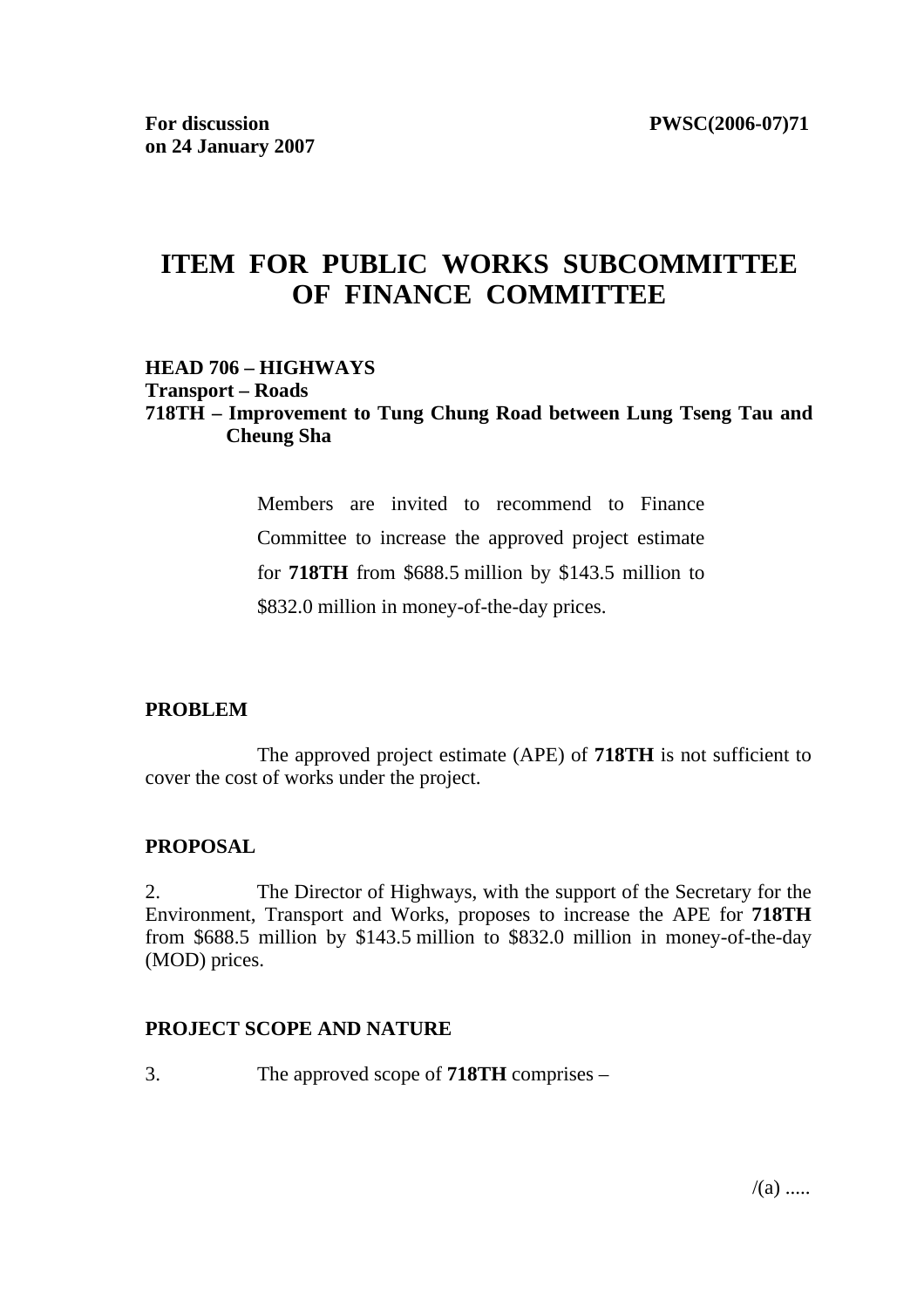- (a) widening and realignment of a 3.6-kilometre (km) section of Tung Chung Road (TCR) between Lung Tseng Tau and Pak Kung Au from a single-lane road for two-way traffic to a single two-lane road for twoway traffic, with a footpath having a minimum width of 1.6 metres (m);
- (b) construction of a 2.6-km long single two-lane road between Pak Kung Au and Cheung Sha with a footpath having a minimum width of 1.6 m, including elevated highway structures of a total length of 750 m;
- (c) provision of 21 passing bays/bus lay-bys along TCR;
- (d) provision of a roundabout at Cheung Sha;
- (e) provision of traffic control and surveillance system; and
- (f) associated works including road rehabilitation, drainage, utility, environmental mitigation measures, landscaping, slope stabilisation, traffic aids, road safety enhancement measures, lighting and electrical and mechanical works.

A site plan with typical road sections is at **Enclosure 1**.

## **JUSTIFICATION**

4. Following a review of the financial situation, we consider it necessary to increase the APE for **718TH** from \$688.5 million by \$143.5 million to \$832.0 million to cover the additional costs due to the following –

- (a) price fluctuation payments under the contract;
- (b) variations of works to suit the actual site conditions; and
- (c) additional consultants' fees and resident site staff (RSS) costs for the contract.

Details for the increase in costs are set out in paragraphs 5 to 12 below.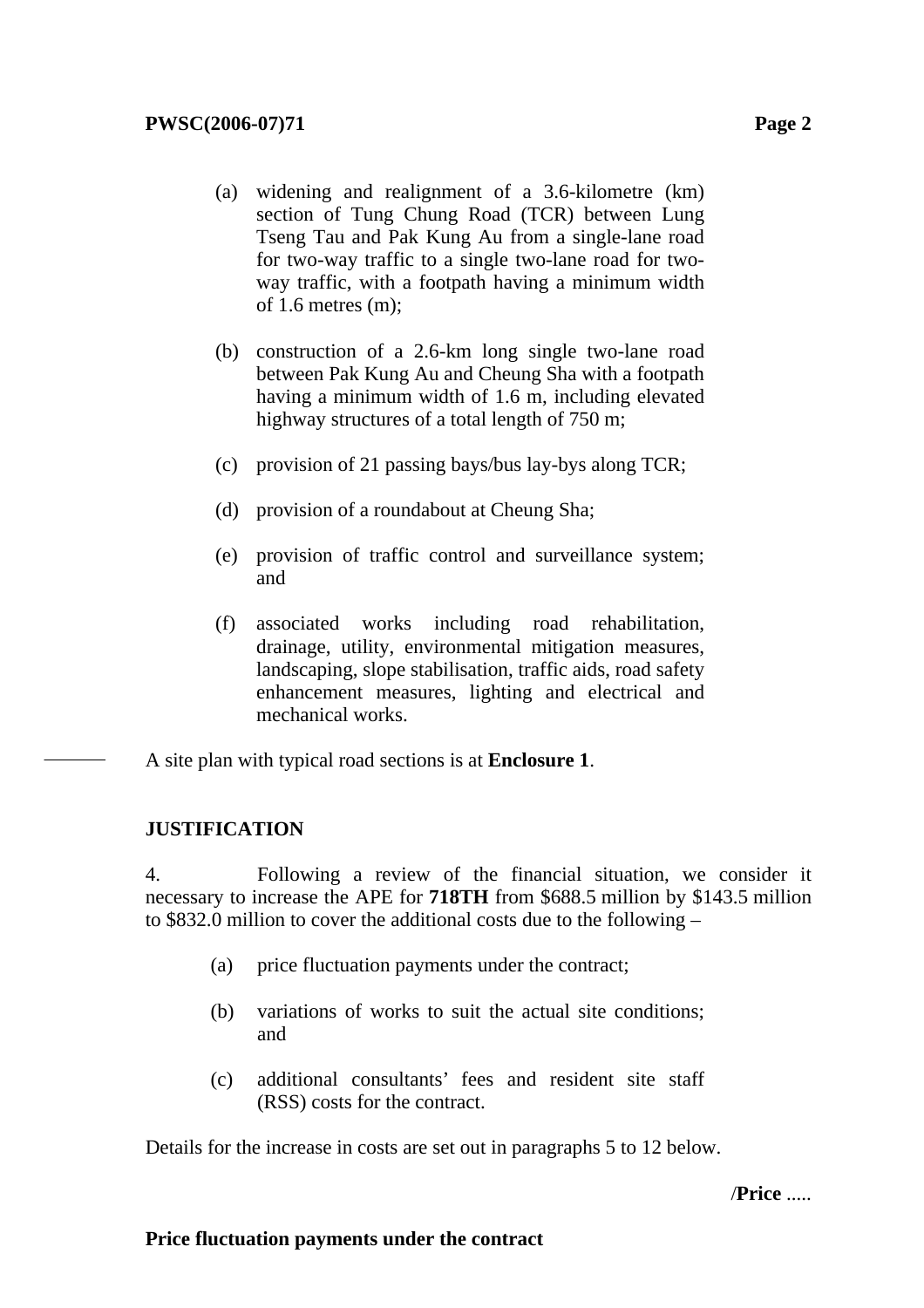5. According to existing government practice, monthly payments to contractors for construction contracts exceeding 21 months are adjusted to cover market fluctuations in labour and material costs. The adjustment mechanism<sup>1</sup> is stipulated in the contract. In the planning stage when the project estimate is prepared, an estimate on the market movements during the construction stage of the project is made using a set of price adjustment factors based on the forecast on inflation for construction works. The MOD project estimate is derived by applying the price adjustment factors to the baseline project estimate.

6. At the time when the project was approved by the Finance Committee on 18 July 2003, the price adjustment factors adopted for the period between 2003-04 to 2008-09 were lower than one, reflecting largely the declining price for labour and materials costs of construction works. As a result, the baseline project estimate was adjusted downward from \$676.8 million by \$47 million to arrive at an MOD estimate of \$629.8 million.

7. An upward adjustment to the project cost (in MOD prices) was required in June 2004 after the tenders were received to cover the substantially higher tender prices attributable to the tenderers being more cautious about the difficult site conditions, the strict environmental measures to be adopted and the tight construction programme of the project. The Finance Committee approved our application to revise the APE upward by \$58.7 million on 11 June 2004. At that time, the Highways Department (HyD) noticed that the prices of construction works were experiencing a slight increase after the economic downturn in early 2003, but the trend was not clear. Notwithstanding this, HyD considered that the contingency provisions in the APE was adequate to cover the price adjustments.

8. The contract was subsequently awarded on 28 June 2004. Contrary to the expectation, there was sharp increase in construction material prices since

/June .....

<sup>1</sup> The adjustment mechanism is used for all contracts having a construction period exceeding 21 months. The actual monthly payment made to the Contractor is derived by multiplying the value of work done with a 'contract price fluctuation factor' which varies from month to month. The 'contract price fluctuation factor' appropriate to a particular month is determined by –

<sup>(</sup>a) the relative proportions of labour and material content contained in a Schedule of Proportions submitted by the Contractor with his tender, which is related to the Contractor's establishment and working methods; and

<sup>(</sup>b) the Index Numbers of the Costs of Labour and Materials Used in Public Sector Construction Projects (April 2003 = 100) published by the Census and Statistics Department on a monthly basis.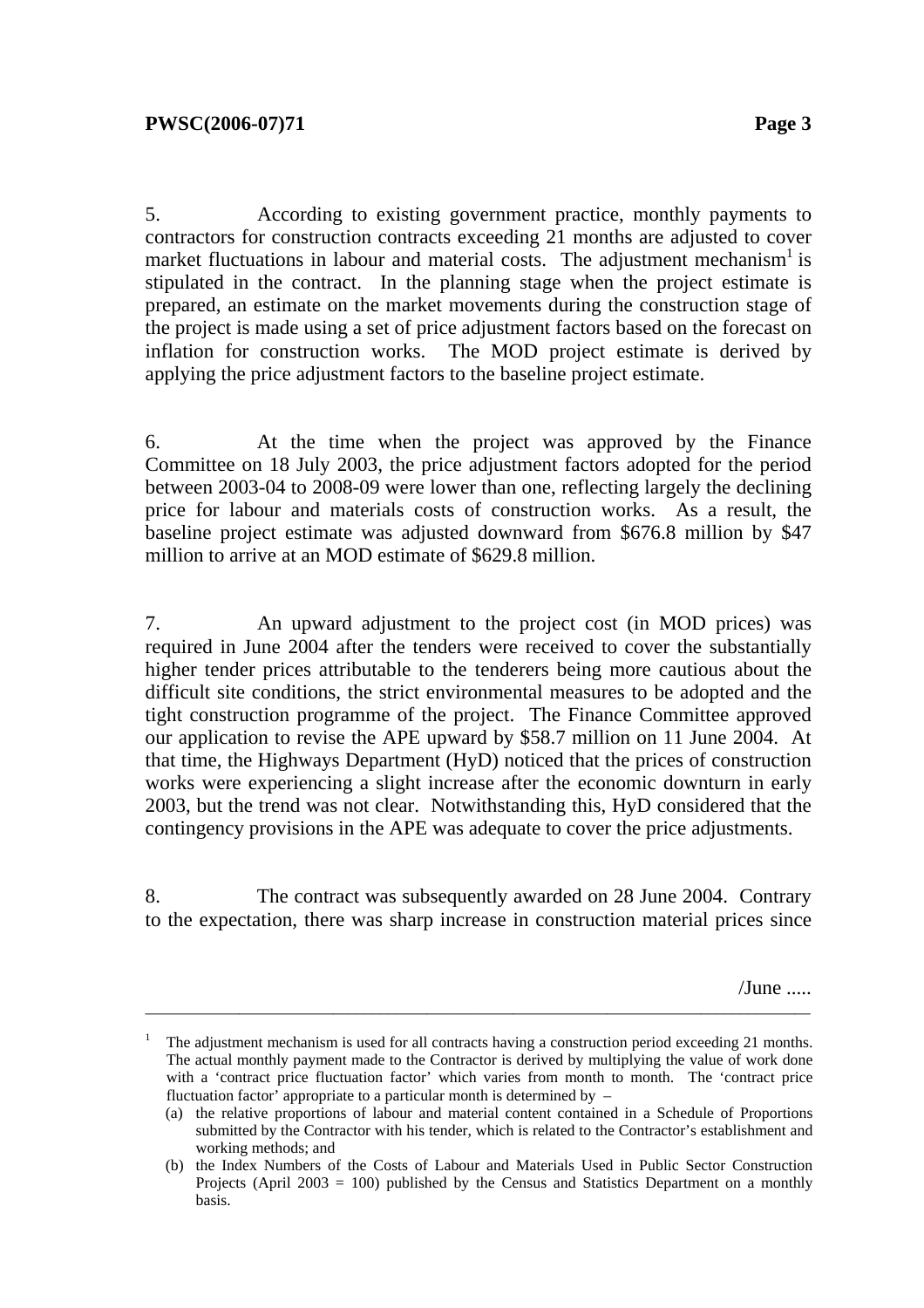June 2004, particularly for diesel fuel, steel and cement. It is now estimated that the average inflation for the whole contract works will be about 16.6%. As a result, the overall inflation adjustment for the original contract works will be about \$84.2 million and that for the variations of works as detailed in paragraph 9 below will be about \$5.6 million, resulting in a total anticipated inflation adjustment of \$89.8 million.

#### **Variations of works to suit the actual site conditions**

9. The project involves construction of 71 slopes, 51 retaining walls and 15 bridges within a site of 6.2 km in length. During construction, we encountered unexpected difficulties in various areas within the site which could not be identified at the stage of pre-contract site investigation and topographical survey owing to site constraints. In particular, the 3.3 km long new section of road between the Tai Tung Shan Fresh Water Service Reservoir and the catchwater near Cheung Sha lies entirely within the Lantau North and Lantau South Country Parks. Because felling of trees was not permitted, the preconstruction topographical survey for this section had to be carried out under very restrictive conditions. Moreover, the access within the country parks, which allows only one person to pass through, did not permit the use of large-size investigation equipment. Subsequent to the commencement of the construction contract and after clearance of the trees and undergrowth, we find the following changes and additional works necessary –

(a) additional manholes, drainage pipes and surface channels to suit the actual terrain during the construction of the about 22.3 km drains and watermains under the future carriageway. We found that the quantity of the rocks in trench excavation for the drains and watermains is much more than the contract originally allowed<sup>2</sup>. . These result in an estimated increase in cost by \$8.3 million;

 $/(b)$  .....

\_\_\_\_\_\_\_\_\_\_\_\_\_\_\_\_\_\_\_\_\_\_\_\_\_\_\_\_\_\_\_\_\_\_\_\_\_\_\_\_\_\_\_\_\_\_\_\_\_\_\_\_\_\_\_\_\_\_\_\_\_\_\_\_\_\_\_\_\_\_\_\_\_\_\_\_\_\_\_\_\_\_\_\_\_

<sup>2</sup> The contract assumed  $252 \text{ m}^3$  of rock to be excavated in trench works for drains and water mains but the actual quantity is now estimated to be about  $7800 \text{ m}^3$ .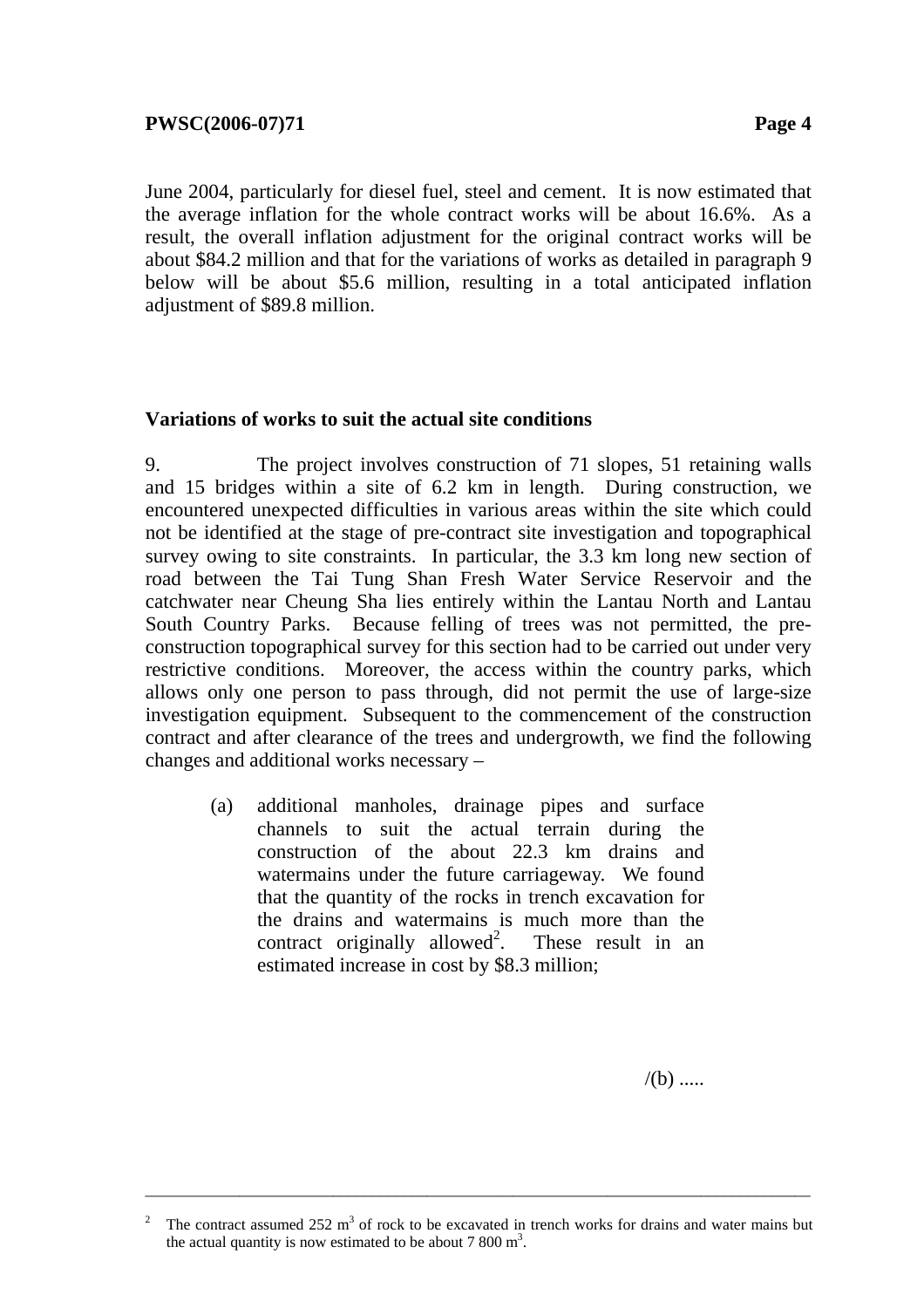- (b) increase in the heights and lengths of some retaining walls to match with the actual topography and geotechnical condition of the slopes because we find the quantity of the rocks encountered in the excavation for the slopes and retaining walls more than that envisaged in the contract<sup>3</sup>. . These result in an estimated increase in cost by \$12.9 million; and
- (c) additional work to remove a larger quantity of boulders encountered in the piling works of the elevated highway structure, resulting in an estimated increase in cost by \$8.9 million. The quantity of boulders is much more than originally anticipated<sup>4</sup>.

10. We estimate the cost of the additional works and variations to be about \$30.1 million in total.

#### **Additional consultants' fees and RSS costs associated with extended construction period**

11. The TCR improvement works under **718TH** commenced in June 2004 and was originally scheduled for completion in March 2007. The progress of works has not kept pace with the originally envisaged programme due to the difficult site conditions, the difficulties in dealing with unforeseen situations and also to the large amount of earthworks that are particularly susceptible to inclement weather. The year 2005 was one of the wettest in recent years and the total annual rainfall was  $45\%$  more than normal<sup>5</sup>. Taking into account the variations of works mentioned in paragraph 9 above, we estimate that the project will be substantially completed in September 2008. Owing to the additional works and the longer construction period, we estimate the consultants' fees for construction supervision and contract administration will be increased by \$2.4 million and the RSS costs will be increased by \$21.2 million.

#### **Overall review**

/**Overall** .....

3 The contract assumed 37 160m<sup>3</sup> of rock to be removed in constructing the slopes and retaining walls and in forming the road, but the actual quantity is now estimated to be about 45 000  $m^3$ .

\_\_\_\_\_\_\_\_\_\_\_\_\_\_\_\_\_\_\_\_\_\_\_\_\_\_\_\_\_\_\_\_\_\_\_\_\_\_\_\_\_\_\_\_\_\_\_\_\_\_\_\_\_\_\_\_\_\_\_\_\_\_\_\_\_\_\_\_\_\_\_\_\_\_\_\_\_\_\_\_\_\_\_\_\_

<sup>4</sup> The contract assumed  $602 \text{ m}^3$  of boulders to be removed in the piling operation but the actual quantity is now estimated to be about 5 800  $m<sup>3</sup>$ .

<sup>5</sup> Based on the climatological data collected by the Hong Kong Observatory, the total rainfall of year 2005 was 3 214.5 mm while the 1961-1990 climatologically normal annual rainfall is 2 214.3 mm.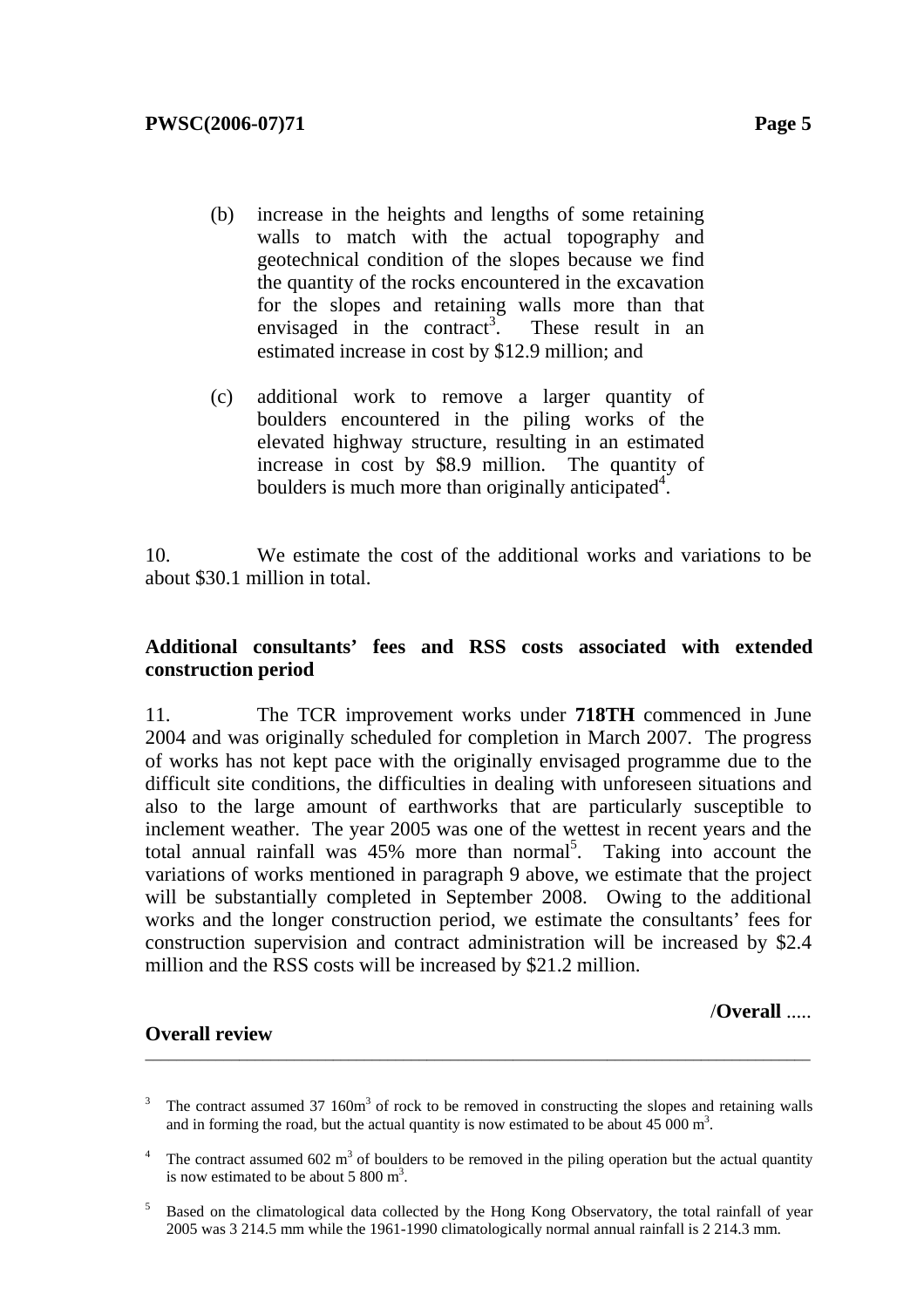12. Upon a review of the financial position of the project, we consider it necessary to increase the APE of **718TH** from \$688.5 million by \$143.5 million to \$832.0 million in MOD prices to meet the additional expenditure required under the project. A breakdown for the proposed increase of \$143.5 million is as follows –

|                                         |                                               | <b>Factors</b>                                                                                                                                 |      | <b>Proposed</b><br>increased<br>amount in<br><b>MOD</b> prices | % of the<br>total increased<br>amount |
|-----------------------------------------|-----------------------------------------------|------------------------------------------------------------------------------------------------------------------------------------------------|------|----------------------------------------------------------------|---------------------------------------|
| Additional costs associated<br>$with -$ |                                               |                                                                                                                                                |      | $$$ million)                                                   |                                       |
| $\left( a\right)$                       | Contract price fluctuation<br>adjustment      |                                                                                                                                                |      | 89.8                                                           | 62.6                                  |
| (b)                                     | Variations of works                           |                                                                                                                                                |      | 30.1                                                           | 21.0                                  |
|                                         | (i)                                           | <b>Additional excavation</b><br>in rock for drainage<br>and watermain<br>trenches and revision<br>of drainage design to<br>suit site condition | 8.3  |                                                                |                                       |
|                                         |                                               | (ii) Higher and longer<br>retaining walls and<br>additional excavation<br>in rock for retaining<br>walls and slopes                            | 12.9 |                                                                |                                       |
|                                         |                                               | (iii) Additional boulder<br>breaking in piling for<br>elevated highway<br>structure                                                            | 8.9  |                                                                |                                       |
| (c)                                     | Additional consultants'<br>fees and RSS costs |                                                                                                                                                |      | 23.6                                                           | 16.4                                  |
|                                         |                                               | Total                                                                                                                                          |      | 143.5                                                          | 100.0                                 |

 $/A$  .....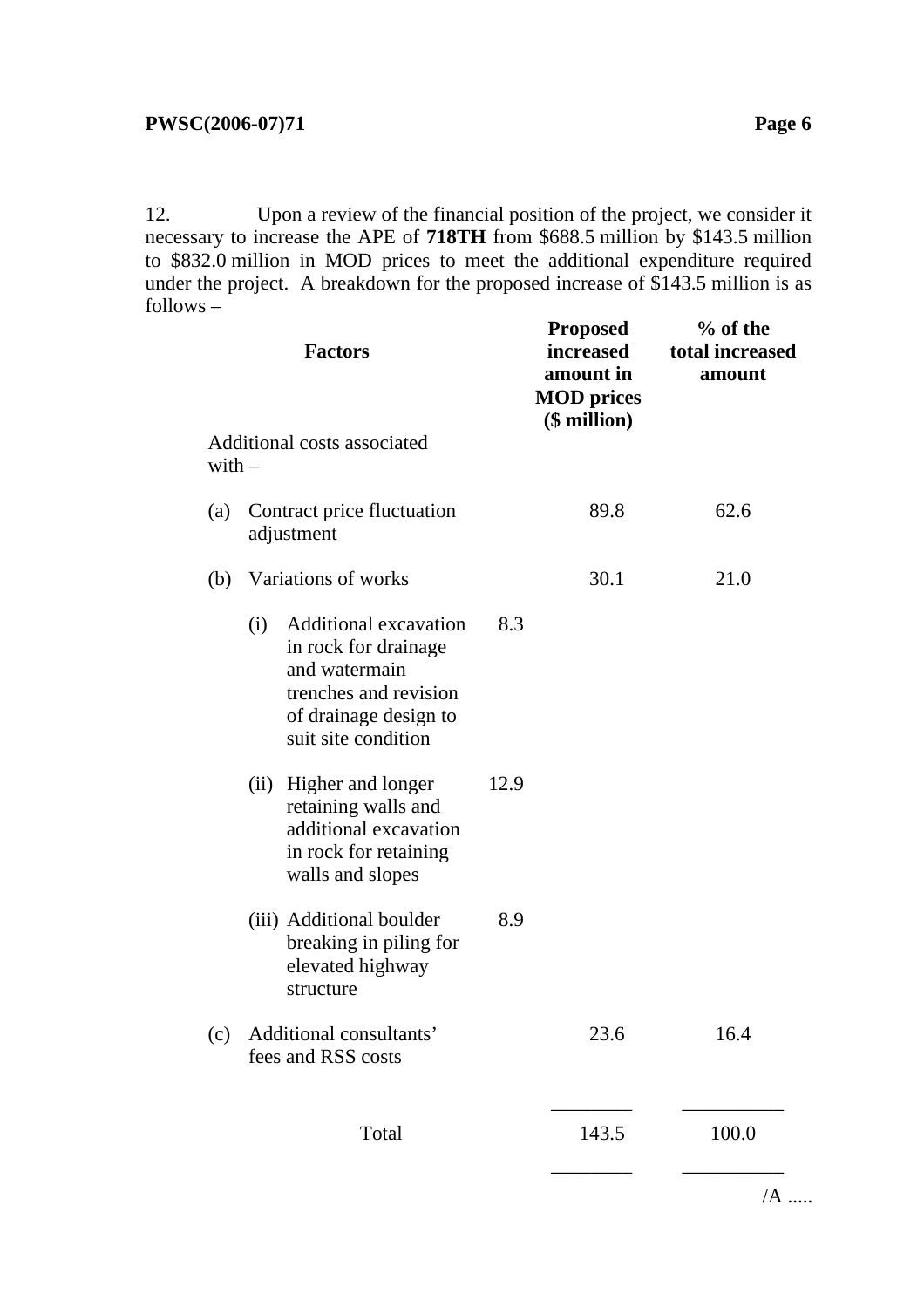## **PWSC(2006-07)71** Page 7

A comparison of the cost breakdowns of the APE and the revised project estimate (in MOD prices) is shown in **Enclosure 2.**

## **FINANCIAL IMPLICATIONS**

13. Subject to approval, we will revise the phasing of the expenditure as follows –

| Year                          | <b>\$</b> million<br>(MOD) |
|-------------------------------|----------------------------|
| Up to 31 March $2006^{\circ}$ | 165.9                      |
| $2006 - 2007$                 | 156.1                      |
| $2007 - 2008$                 | 250.0                      |
| $2008 - 2009$                 | 180.0                      |
| $2009 - 2010$                 | 70.0                       |
| $2010 - 2011$                 | 10.0                       |
|                               | 832.0                      |

14. The proposed increase in the APE will not give rise to additional recurrent expenditure.

## **PUBLIC CONSULTATION**

15. We consulted the Panel on Transport of the Legislative Council on 15 December 2006. Members did not raise any objection to the proposal.

\_\_\_\_\_\_\_\_\_\_\_\_\_\_\_\_\_\_\_\_\_\_\_\_\_\_\_\_\_\_\_\_\_\_\_\_\_\_\_\_\_\_\_\_\_\_\_\_\_\_\_\_\_\_\_\_\_\_\_\_\_\_\_\_\_\_\_\_\_\_\_\_\_\_\_\_\_\_\_\_\_\_\_\_\_

#### **/ENVIRONMENTAL** .....

<sup>&</sup>lt;sup>6</sup> This is the actual expenditure up to 31 March 2006.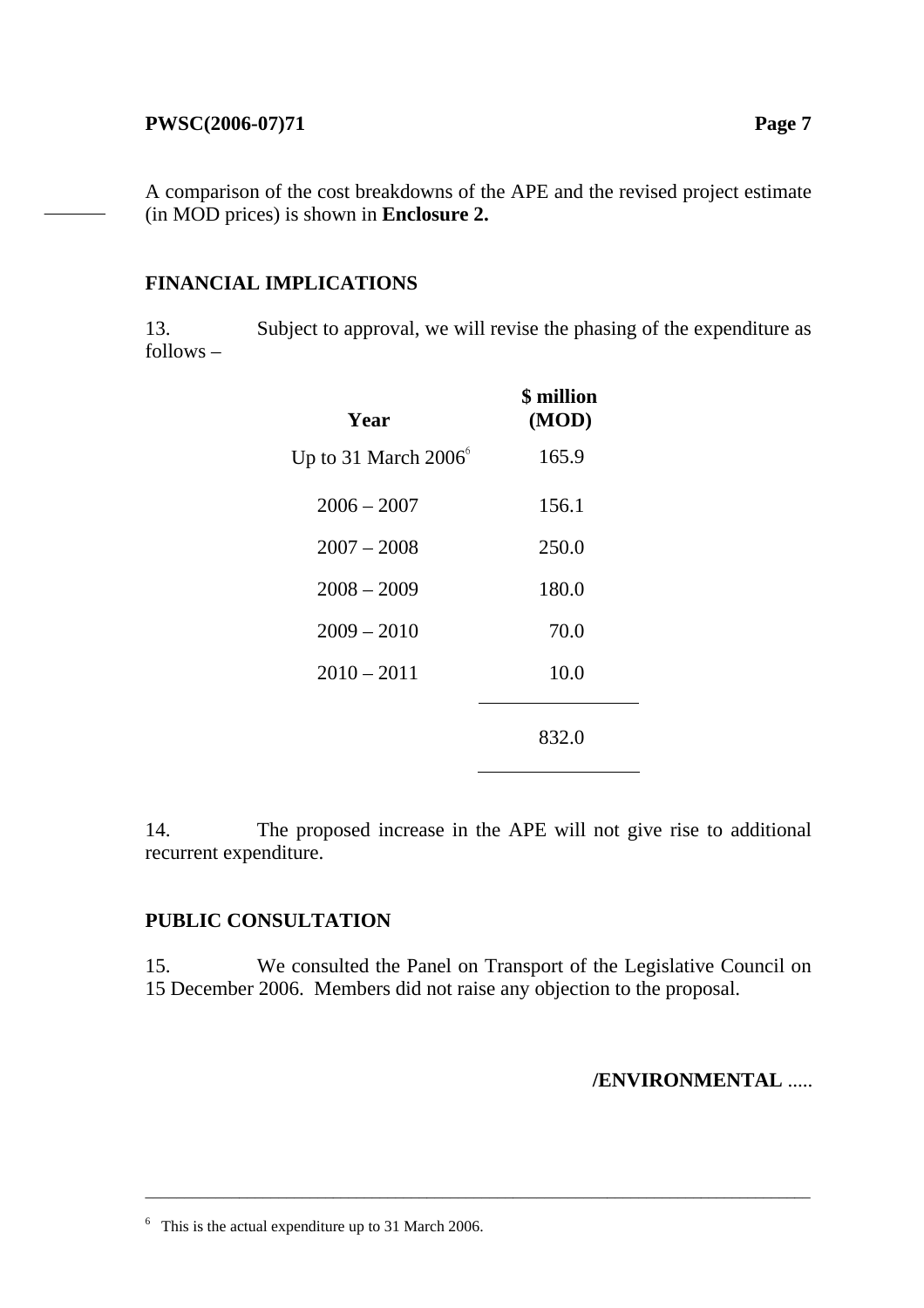## **ENVIRONMENTAL IMPLICATIONS**

16. The proposed increase in the APE will not give rise to any adverse environmental implications. Findings on the environmental issues/impacts covered in the approved Environmental Impact Assessment (EIA) report are still valid for the additional works and the recommended measures and conditions contained in the EIA report and environmental permit are adequate to mitigate any environmental impacts associated with the additional works.

17. During the construction works, we have carried out more detailed survey of trees affected by the project and submitted updated tree felling application with compensatory plan to relevant authorities including the Agriculture, Fisheries and Conservation Department and obtained their approval.<sup>7</sup> The details of the waste management plan for construction and demolition materials in the previous PWSC paper for this project remain unchanged.

# **LAND ACQUISITION**

18. The proposed increase in the APE does not require any land acquisition.

# **BACKGROUND INFORMATION**

19. On 18 July 2003, the Finance Committee approved the upgrading of **718TH** to Category A at an estimated cost of \$629.8 million in MOD prices.

20. On 11 June 2004, the Finance Committee approved an increase in the APE of **718TH** from \$629.8 million by \$58.7 million to \$688.5 million in MOD prices prior to the award of the contract to allow for the higher than expected tender price.

/21. .....

\_\_\_\_\_\_\_\_\_\_\_\_\_\_\_\_\_\_\_\_\_\_\_\_\_\_\_\_\_\_\_\_\_\_\_\_\_\_\_\_\_\_\_\_\_\_\_\_\_\_\_\_\_\_\_\_\_\_\_\_\_\_\_\_\_\_\_\_\_\_\_\_\_\_\_\_\_\_\_\_\_\_\_\_\_

<sup>7</sup> Of the existing 10 393 trees within the project site boundary, we will retain 5 399, transplant ten, and fell 4 984 trees. We will replant about 206 805 trees and shrubs.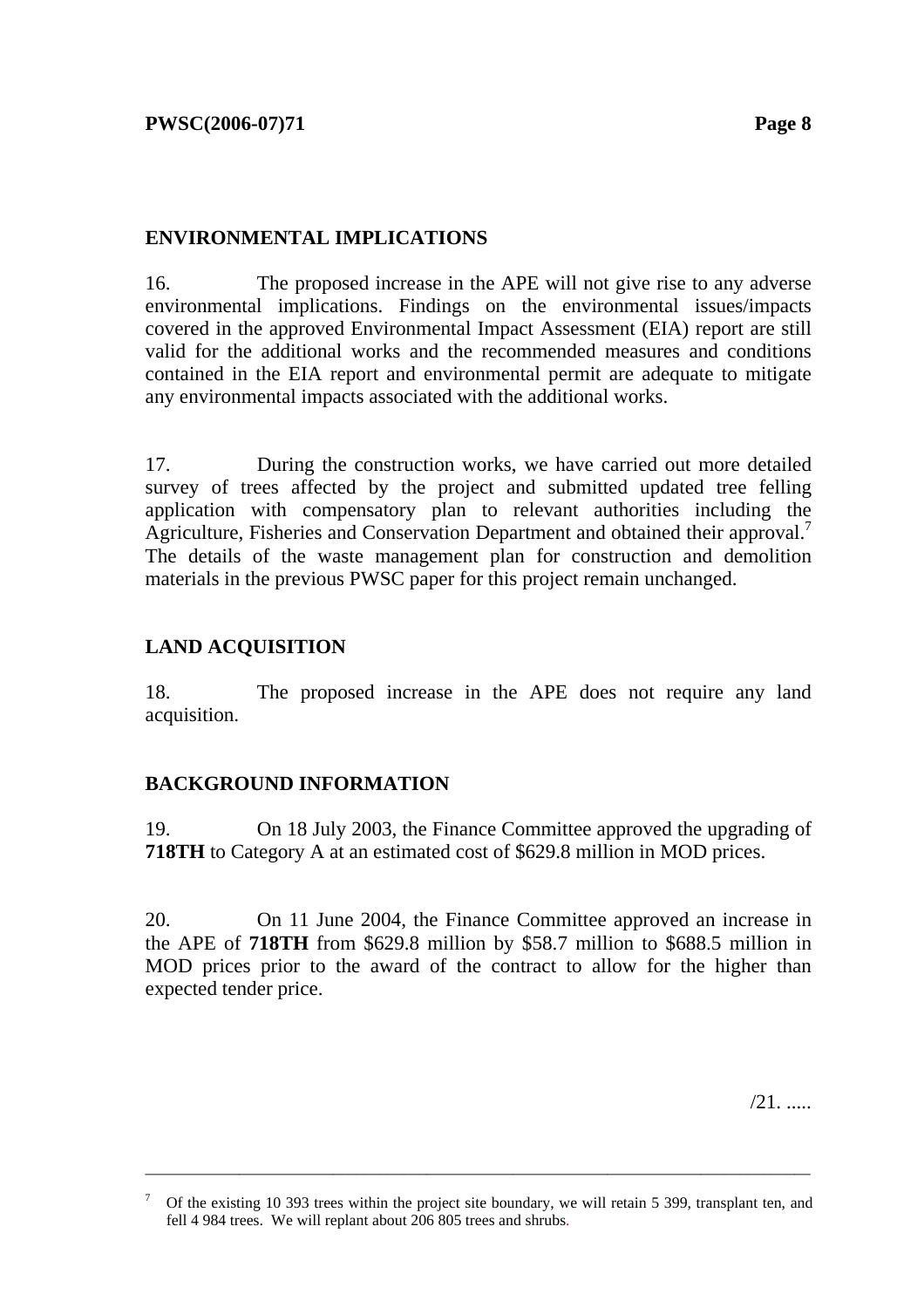21. We estimate that the additional works and consultants' services associated with the increase in the APE will create about 85 jobs (45 for labourers and 40 for professional/technical staff) providing a total employment of 1 400 man-months.

--------------------------------------

Environment, Transport and Works Bureau January 2007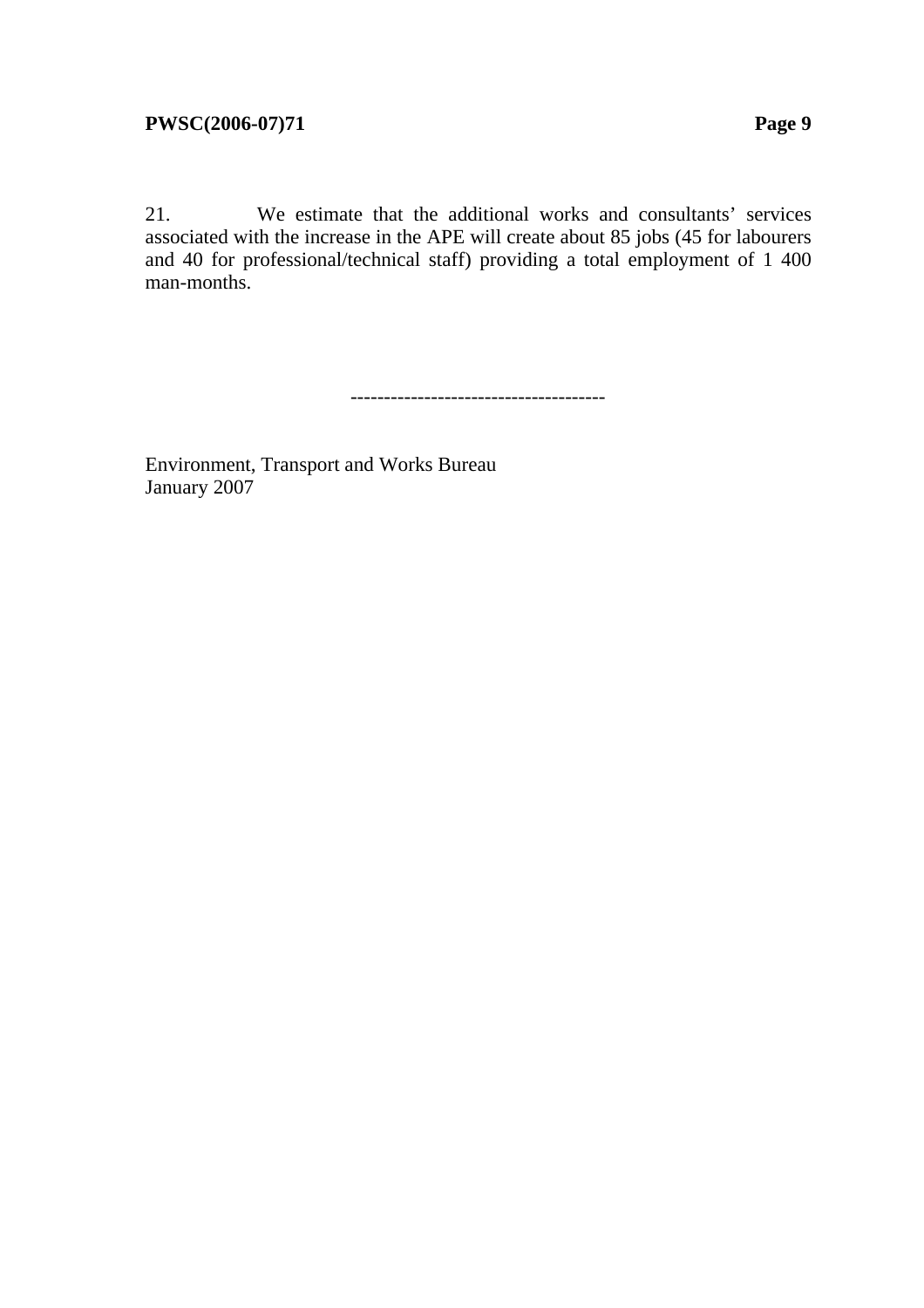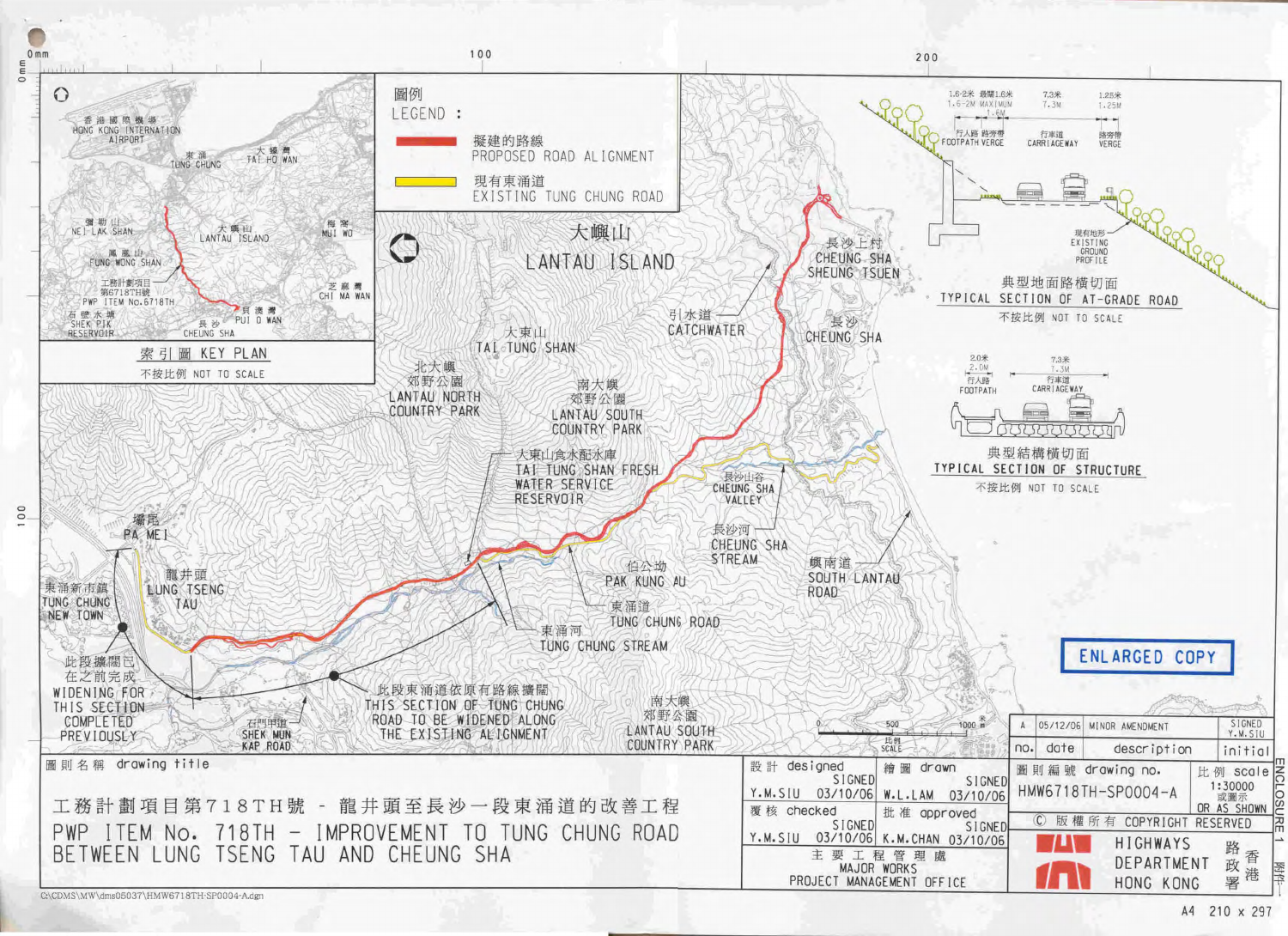## **Enclosure 2 to PWSC(2006-07)71**

## **718TH – Improvement to Tung Chung Road between Lung Tseng Tau and Cheung Sha**

A comparison of the APE and the revised project estimate in MOD prices is as follows –

|          |                                                | (i)<br><b>Approved</b><br><b>Project</b> | (ii)<br>Latest<br><b>Estimate</b><br>for works | (iii)<br>Latest<br><b>Estimate</b><br>for |       | (iv)<br><b>Total</b><br>Latest<br><b>Estimate</b> | (v)<br><b>Difference</b> |
|----------|------------------------------------------------|------------------------------------------|------------------------------------------------|-------------------------------------------|-------|---------------------------------------------------|--------------------------|
|          |                                                | <b>Estimate</b>                          | completed                                      | remaining<br>works                        |       | $(ii) + (iii)$                                    | $(iv) - (i)$             |
|          |                                                | \$M\$                                    | \$M\$                                          | \$M\$                                     |       | \$M\$                                             | \$M\$                    |
| works    | (a) Roads and drainage                         | 119.0                                    | 39.1                                           |                                           | 88.2  | 127.3                                             | $+8.3$                   |
|          | (b) Earthworks and<br>retaining walls          | 248.7                                    | 103.3                                          |                                           | 158.3 | 261.6                                             | $+12.9$                  |
|          | (c) Elevated highway<br>structures             | 166.1                                    | 79.2                                           |                                           | 95.8  | 175.0                                             | $+8.9$                   |
| (TCSS)   | (d) Traffic control and<br>surveillance system | 4.1                                      |                                                | 0.0                                       | 4.1   | 4.1                                               | $\overline{0}$           |
|          | (e) Landscaping works                          | 4.5                                      |                                                | 0.3                                       | 4.2   | 4.5                                               | $\boldsymbol{0}$         |
|          | Sub-total                                      | 542.4                                    | 221.9                                          |                                           | 350.6 | 572.5                                             | $+30.1$                  |
|          | (f) Contract price                             | 0.0                                      | 23.7                                           |                                           | 66.1  | 89.8                                              | $+89.8$                  |
|          | fluctuation                                    |                                          |                                                |                                           |       |                                                   |                          |
|          | adjustment                                     |                                          |                                                |                                           |       |                                                   |                          |
|          | $(g)$ Consultants' fees                        | 80.9                                     | 49.8                                           |                                           | 54.7  | 104.5                                             | $+23.6$                  |
| (i)      | Construction                                   | 9.6                                      | 8.0                                            | 4.0                                       |       | 12.0                                              | $+2.4$                   |
|          | supervision                                    |                                          |                                                |                                           |       |                                                   |                          |
|          | and contract                                   |                                          |                                                |                                           |       |                                                   |                          |
|          | administration                                 |                                          |                                                |                                           |       |                                                   |                          |
| (ii)     | <b>Resident Site</b><br>Staff                  | 65.6                                     | 41.4                                           | 45.4                                      |       | 86.8                                              | $+21.2$                  |
| (iii)    | Environmental<br>monitoring<br>and audit       | 5.4                                      | 0.4                                            | 5.0                                       |       | 5.4                                               | $\boldsymbol{0}$         |
| (iv)     | programme<br>Electrical and<br>Mechanical      | 0.3                                      | 0.0                                            | 0.3                                       |       | 0.3                                               | $\boldsymbol{0}$         |
|          | Services                                       |                                          |                                                |                                           |       |                                                   |                          |
|          | <b>Trading Fund</b>                            |                                          |                                                |                                           |       |                                                   |                          |
|          | (EMSTF)                                        |                                          |                                                |                                           |       |                                                   |                          |
|          | charges                                        |                                          |                                                |                                           |       |                                                   |                          |
|          | (h) Additional road                            | 8.0                                      |                                                | 0.0                                       | 8.0   | 8.0                                               | $\boldsymbol{0}$         |
|          | safety enhancement                             |                                          |                                                |                                           |       |                                                   |                          |
| measures |                                                |                                          |                                                |                                           |       |                                                   |                          |
| (i)      | Contingencies                                  | 57.2                                     |                                                | 0.0                                       | 57.2  | 57.2                                              | $\boldsymbol{0}$         |
|          | <b>Total</b>                                   | 688.5                                    | 295.4                                          |                                           | 536.6 | 832                                               | $+143.5$                 |

2. As regards **1(a) (Roads and drainage works)**, the total increase of \$8.3 million is due to the higher quantity of rock in trench excavation for the drains and